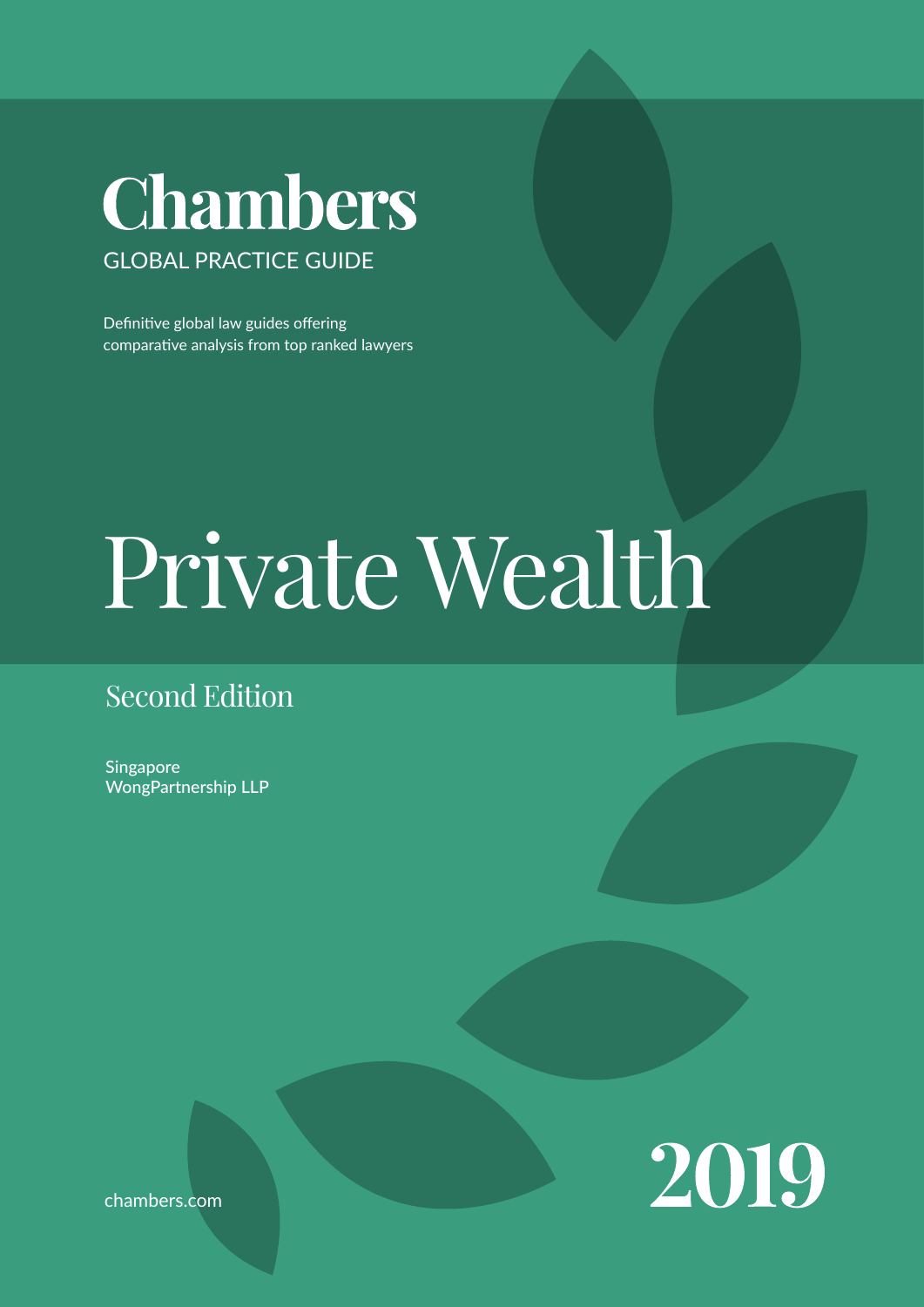## Law and Practice

*Contributed by WongPartnership LLP*

#### **Contents**

| 1. Tax        |                                                             | p.4 |
|---------------|-------------------------------------------------------------|-----|
| 1.1           | <b>Tax Regimes</b>                                          | p.4 |
| 1.2           | Stability of the Estate and Transfer Tax Laws               | p.4 |
| 1.3           | Transparency and Increased Global Reporting                 | p.4 |
|               | 2. Succession                                               | p.5 |
| 2.1           | Cultural Considerations in Succession<br>Planning           | p.5 |
| $2.2^{\circ}$ | <b>International Planning</b>                               | p.5 |
| 2.3           | Forced Heirship Laws                                        | p.5 |
| $2.4^{\circ}$ | Marital Property                                            | p.6 |
| 2.5           | Transfer of Property                                        | p.6 |
| 2.6           | Transfer of Assets: Vehicles and Planning<br>Mechanisms     | p.7 |
| 2.7           | Transfer of Assets: Digital Assets                          | p.7 |
|               | 3. Trusts, Foundations and Similar Entities                 | p.7 |
| 3.1           | Types of Trusts, Foundations or Similar Entities p.7        |     |
| 3.2           | Recognition of Trusts                                       | p.7 |
| 3.3           | Tax Considerations: Fiduciary or Beneficiary<br>Designation | p.8 |
| 3.4           | Exercising Control over Irrevocable Planning<br>Vehicles    | p.8 |
|               | 4. Family Business Planning                                 | p.8 |
| 4.1           | <b>Asset Protection</b>                                     | p.8 |
| 4.2           | <b>Succession Planning</b>                                  | p.8 |
| 4.3           | Transfer of Partial Interest                                | p.9 |

|               | 5. Wealth Disputes                                      | p.9  |
|---------------|---------------------------------------------------------|------|
| 5.1           | <b>Trends Driving Disputes</b>                          | p.9  |
| 5.2           | Mechanism for Compensation                              | p.9  |
|               | 6. Roles and Responsibilities of Fiduciaries            | p.9  |
| 6.1           | Prevalence of Corporate Fiduciaries                     | p.9  |
| 6.2           | Fiduciary Liabilities                                   | p.9  |
| 6.3           | <b>Fiduciary Regulation</b>                             | p.10 |
| 6.4           | Fiduciary Investment                                    | p.10 |
|               | 7. Citizenship                                          | p.11 |
| 7.1           | Requirements for Domicile, Residency and<br>Citizenship | p.11 |
| 7.2           | Expeditious Citizenship                                 | p.11 |
| <b>Elders</b> | 8. Planning for Minors, Adults with Disabilities and    | p.11 |
| 8.1           | Special Planning Mechanisms                             | p.11 |
| 8.2           | Appointment of Guardian                                 | p.11 |
| 8.3           | Elder Law                                               | p.12 |
|               | 9. Planning for Non-Traditional Families                | p.12 |
| 9.1           | Children                                                | p.12 |
|               | 9.2 Same-Sex Marriage                                   | p.12 |
|               | 10. Charitable Planning                                 | p.12 |
|               | 10.1 Charitable Giving                                  | p.12 |
|               | 10.2 Common Charitable Structures                       | p.13 |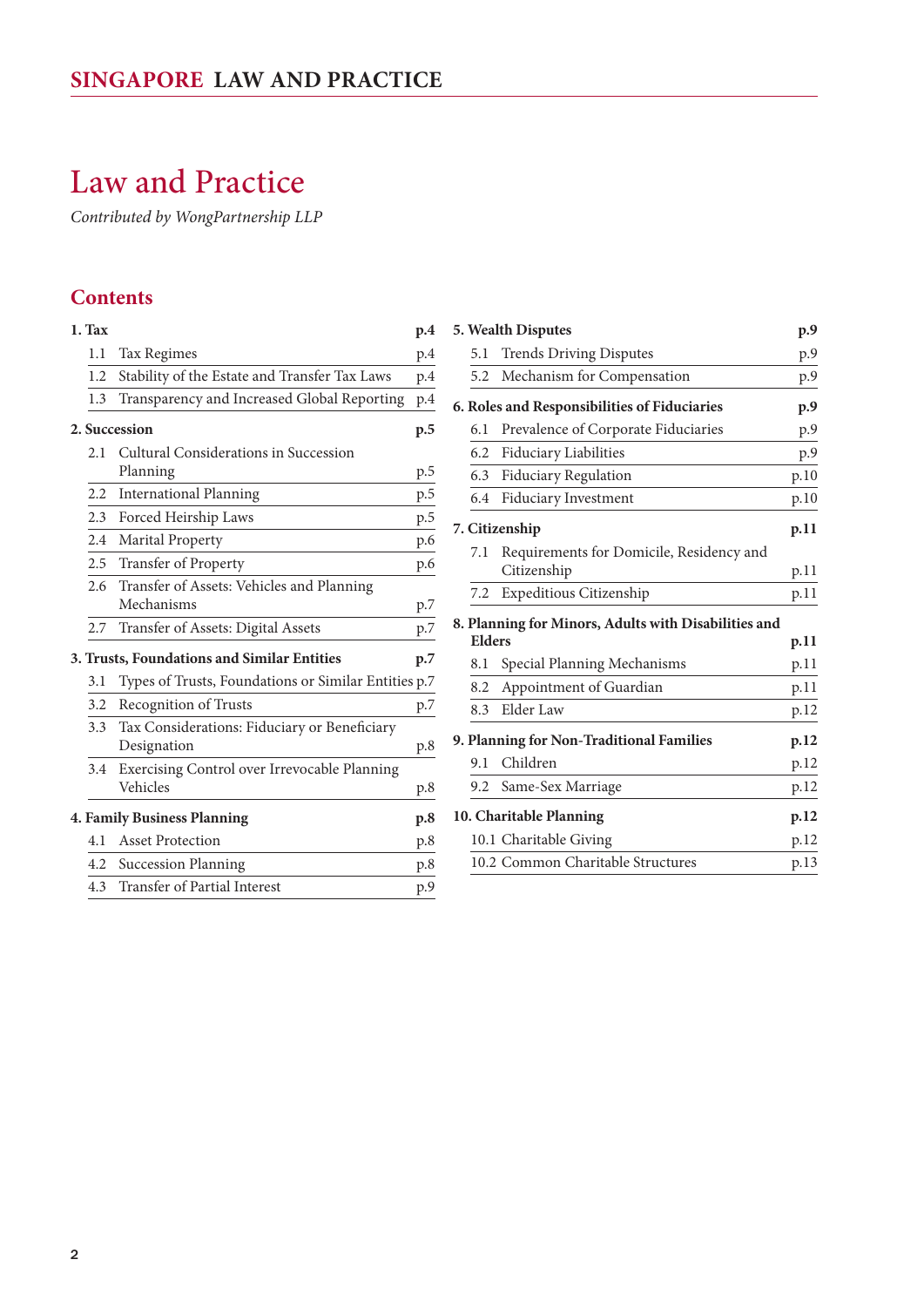**WongPartnership LLP** advises high net worth individuals, families, international private banks and trust companies, foreign government officials and royalty from diverse nationalities and residencies, drawing on expertise from across the firm's various practice groups. Singapore has traditionally been a wealth centre in the region for many years. More recently, its depth of talent and forward-looking regulation has made it the preferred jurisdiction for the private wealth of individuals and companies from around the globe.

WongPartnership understands that it is vital for clients that the firm structures their assets in a way that will preserve their wealth now and for future generations. The discreet service to clients entails cross-border advice on managing assets located in various regional jurisdictions as well as further afield. The firm's focus is asset protection, succession and estate planning across generations, estate and trust administration, charitable giving and tax planning.

#### **Authors**



**Sim Bock Eng** is the head of the specialist & private client disputes practice and a partner in the international arbitration, banking & financial disputes and private wealth practices. She has over 20 years of experience in providing legal services in

various fields ranging from banking and finance, property and real estate, trusts and estates, and labour law to IP. Bock Eng has contributed to several publications and presented speeches and seminars for various corporations on the subject of private wealth in Singapore. She is the winner of the ILO Client Choice Award 2012 for Litigation in Singapore.



**Tan Shao Tong** is a partner in the tax practice. His main practice areas are income tax, goods and services tax, stamp duty and property tax. He is an Accredited Tax Advisor with the Singapore Institute of Accredited Tax Professionals and is a

member of the Association of Chartered Certified Accountants (ACCA). He is a contributing editor for 'Singapore Civil Procedure 2016' and 'Goods and Services Tax Law & Practice (2nd Edition)'. Shao Tong also co-authored the Singapore chapter of the 2014, 2015, 2017 and 2018 editions of 'Global Legal Insights – Corporate Tax', published by Law Business Research.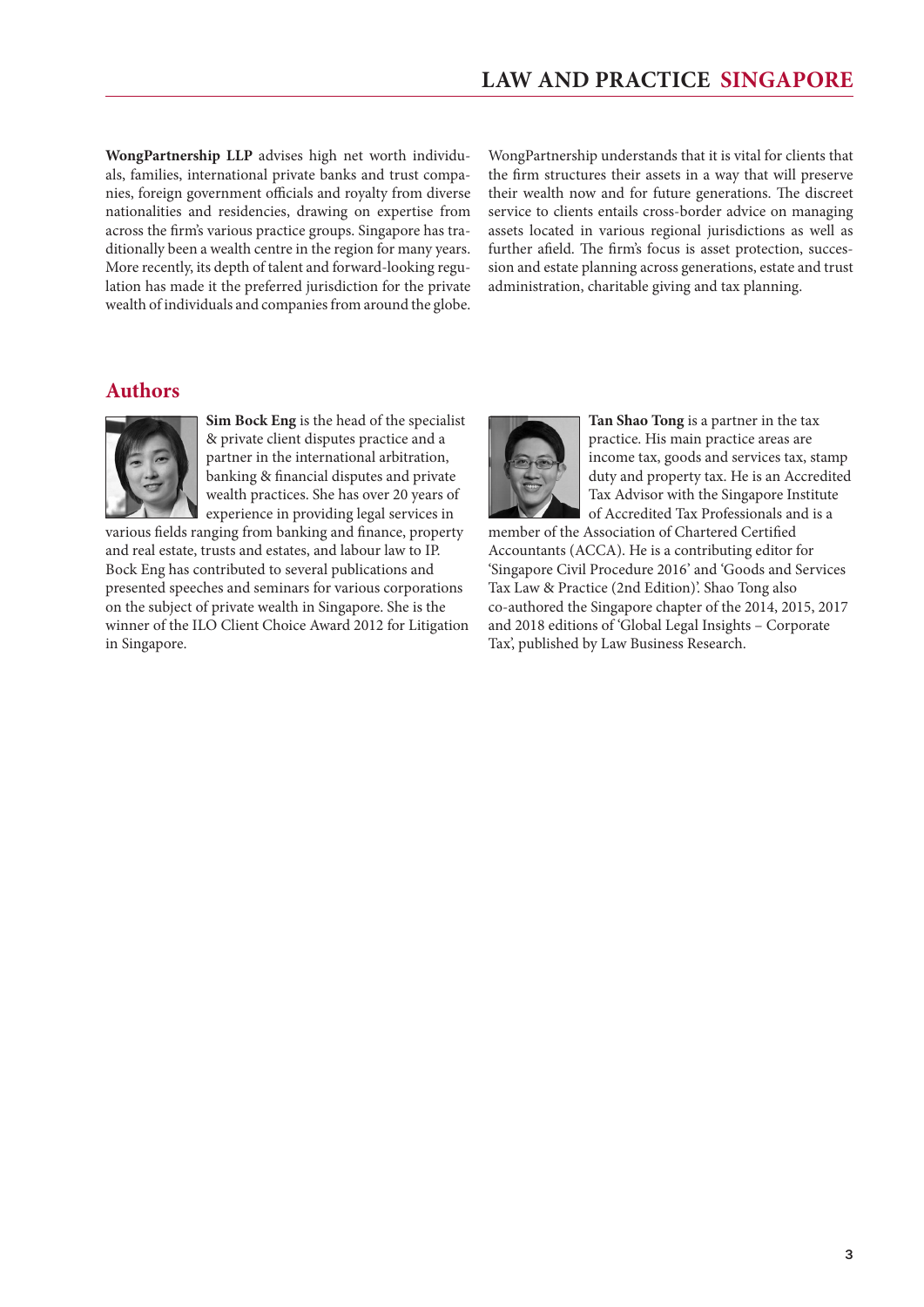#### <span id="page-3-0"></span>**1. Tax**

#### **1.1 Tax Regimes**

Singapore has a relatively straightforward tax regime. Income tax is chargeable on income accrued in or derived from Singapore, or received in Singapore from outside Singapore. However, foreign-sourced income received by individuals in Singapore is exempt from Singapore income tax. Income derived from investments such as interest from debt securities and qualifying distributions from REITs by individuals are also exempt from Singapore income tax.

Singapore has a preceding year basis of taxation; that is, income earned in 2018 is taxed in the year of assessment 2019. A resident individual taxpayer is taxed at a graduated margin tax rate depending on the quantum of chargeable income. The current highest income tax rate for individuals is 22%. The income tax for companies is currently a flat rate of 17%.

There are various income tax incentive schemes that can be utilised to effectively reduce the income tax payable. These include the schemes under Section 13G of the Income Tax Act for foreign trusts, Section 13Q of the Income Tax Act for locally administered trusts and Sections 13R and 13X for funds. These tax incentives are often utilised in the wealth and succession planning for high net worth individuals.

Singapore is party to 86 comprehensive tax treaties covering all types of income tax that serve to relieve double taxation of income. There are also eight limited tax treaties covering shipping and/or air transport for countries such as the USA, Brazil and Hong Kong.

There is no capital gains tax in Singapore. Whether a gain on the disposal of an asset is capital in nature (and hence not taxable) or income in nature (which is taxable) depends on the circumstances of each case. Factors taken into account in the determination include the intention at the time of acquisition, the length of time of ownership of the asset, frequency of similar transactions, nature of the assets, any improvements made to the asset, means of financing the acquisition and the circumstances of the disposal.

Generally, withholding tax rates of 15% and 10% are imposed on interest and royalties respectively that are paid to non-residents. For certain payments such as technical and management fees, the withholding tax rate is the prevailing corporate rate of 17%, unless the services are performed outside Singapore. Singapore does not levy tax on dividends in the hands of shareholders as it has a single-tier corporate tax system. Accordingly, Singapore does not levy a separate withholding tax on dividends.

There is no gift tax, estate tax or inheritance tax in Singapore.

Stamp duties are chargeable on the execution of documents transferring interests in Singapore immovable property, shares of Singapore-incorporated companies, as well as shares of foreign-incorporated companies that are registered in a Singapore branch register. However, no stamp duty is payable on the transmission of Singapore immovable property or shares if such transmission is in accordance with a distribution under a will or the laws of intestacy, or is transferred to a spouse pursuant to an order of court made in divorce proceedings.

#### **1.2 Stability of the Estate and Transfer Tax Laws**

Save in the area relating to stamp duties for transfer of residential real properties in Singapore, the estate and transfer tax laws have not seen any substantial variation or changes in the past ten years. These have remained stable, transparent and consistent. Most tax incentives have a sunset date and are generally reviewed every five years. Generally, any change in laws would not have a retrospective effect. This stability and transparency is an attraction for high net worth individuals to base their wealth and succession planning structures in Singapore.

Stamp duties for transfer of residential real properties in Singapore have been revised on a few occasions in the last ten years as a cooling measure to deal with the increasing prices of residential properties in Singapore. With the last revision on 6 July 2018, stamp duties for properties with the purchase price or market value of more than SGD1 million have been increased from 3% to 4%. The stamp duties for the purchase of a second or third property by a resident and a foreigner have also been raised by 5%. The stamp duties for the purchase of a residential property by an entity were raised by 10% (and an additional 5% if the purchaser were a developer).

#### **1.3 Transparency and Increased Global Reporting**

Whilst it is possible to maintain the confidentiality of wealth and succession planning structures from prying eyes, Singapore supports the movement towards transparency to combat money laundering, terrorist financing and tax evasion. Singapore has amended its tax laws and implemented the Common Reporting Standard (CRS) and the Foreign Account Tax Compliance Act (FATCA) reporting regimes. Singapore financial institutions are currently required to provide information pertaining to account-holders from 64 jurisdictions under CRS.

In addition, consistent with the practices of Organisation for Economic Co-operation and Development (OECD) jurisdictions, the Inland Revenue Authority of Singapore (IRAS) also scrutinises related-party transactions with values not representative of the value of transactions that would otherwise have been entered into between unrelated parties. The IRAS has also introduced rules that require the submission of transfer pricing documentation to support the basis for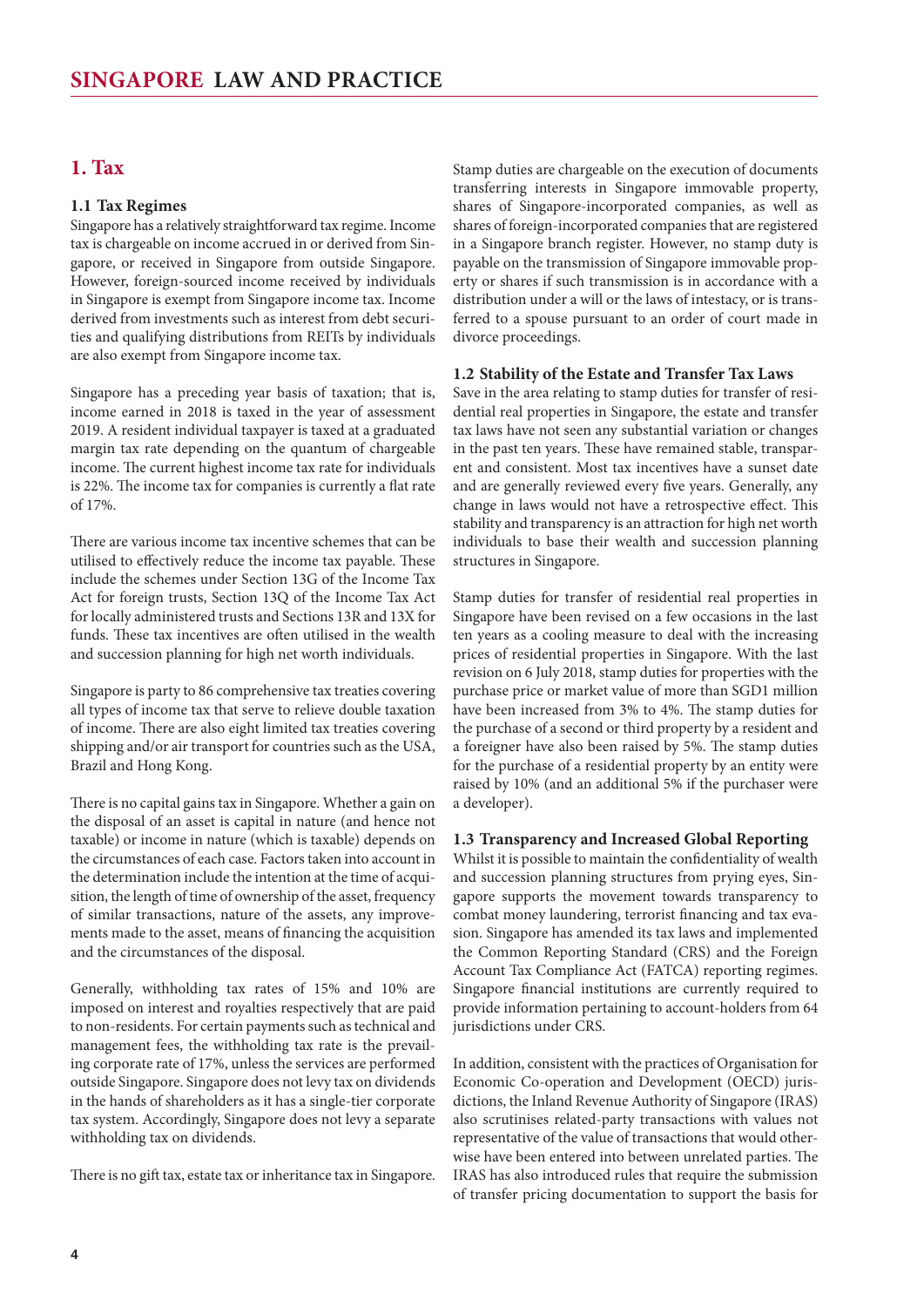<span id="page-4-0"></span>the value of transactions between related parties. Various tax offences under the Income Tax Act and Goods and Services Tax Act have also been designated as money laundering predicates for direct and indirect tax offences respectively.

#### **2. Succession**

#### **2.1 Cultural Considerations in Succession Planning**

Singapore, despite extensive commercialisation and globalisation of its businesses, is culturally still very Asian. This encompasses various values such as filial piety, respect (or subservience to the seniors) and civility. There is also the tendency to avoid direct conflicts.

Thus, it is not unusual for the patriarch to take the lead or to be the decision maker in various aspects of succession planning, even when it requires the co-operation or involvement of other family members. On the occasions when the subsequent generations are consulted, they tend to be respectful of and align themselves with the indication of the earlier generations, in particular in their presence. Whilst there is much concern and planning to protect the family wealth, in particular in the event of the failure of businesses or marriages, the reasons for such concerns would rarely be discussed.

Culturally, Asians tend to favour keeping families together and assets within the family. This on occasion presents a divide between the first generational wealth creators and the subsequent generations who may have less interest to pursue the family business.

#### **2.2 International Planning**

With the increasing international nature of businesses and globalisation of Asian families, wealth and succession planning inevitably will involve planning across jurisdictions and involve different tax and legal considerations. This has become more challenging in recent years with the implementation of aggressive tax and disclosure regimes by an increasing number of countries. The simplification and rationalisation of the family's asset holding across the various jurisdictions have thus become a sensible (and, sometimes, essential) first step to effective and efficient succession planning.

Tax laws in Singapore are, however, stable, transparent and easy to apply. The authorities are also proactive and responsive to the needs of companies and individuals keen to relocate to Singapore and over the years have put in place various schemes to attract such relocation. These include the Global Investor Programme, which enables the applicant to invest in Singapore and for him and his family to be granted residency status in Singapore upon satisfaction of the Programme's criteria.

Singapore has also been proactively attracting funds to its shores. The various tax incentive schemes together with the introduction of the Variable Capital Company (VCC) furthers this attraction. The VCC is a new corporate structure that is able to issue and redeem shares without shareholders' approval, and pay dividends using capital and not just profits. It can be a standalone structure or an umbrella structure with multiple sub-funds (suitably ring-fenced) with different investment objectives, investors, assets and liabilities.

These factors and tools available for wealth and succession planning make Singapore a favoured jurisdiction for the location of wealth and succession structures.

#### **2.3 Forced Heirship Laws**

Singapore does not have forced heirship laws, except for Muslims domiciled in Singapore. There is thus no restriction on the manner by which non-Muslims in Singapore may choose to provide for their succession.

Forced heirship rules apply to Muslim persons who are domiciled in Singapore at the time of their death. The estate for such persons must be distributed in accordance with Islamic inheritance laws, or faraid laws, which generally set out fixed rules, based on the relations who survive the deceased Muslim, the relatives who should inherit and the proportion of their inheritance.

Generally, a Muslim domiciled in Singapore can only give away up to one third of his estate by his will, and only to persons who are not related to him by blood (such as one's parents, spouses, siblings and children) and who are Muslims. This is so unless all his eligible faraid beneficiaries consent to the Muslim dealing with more than one third of his estate in his will. This exception was endorsed in Singapore, in the case of Mohamed Ismail bin Ibrahim and anor v Mohammad Taha bin Ibrahim [2004] SGHC 210. A Muslim may will up to one third of his estate to relatives who have renounced the Islamic faith.

From a succession planning perspective, it is useful to know that the Singapore Court of Appeal in Shafeeg bin Salim Talbin v Fatimah bte Abud bin Talib [2010] SGCA 11 has held that survivorship applies to assets that are held by a deceased Muslim in joint names with another party. Upon the death of the Muslim, the surviving joint owner would take legal and beneficial ownership of the whole of the jointly held property and the jointly held property will not be distributed as part of the deceased Muslim's estate. The Court of Appeal further opined that if the settlement of a Muslim's assets into a trust were completed during the deceased's lifetime, such assets will be treated as trust assets and not part of the estate and effects of the Muslim that would be subject to Islamic inheritance laws.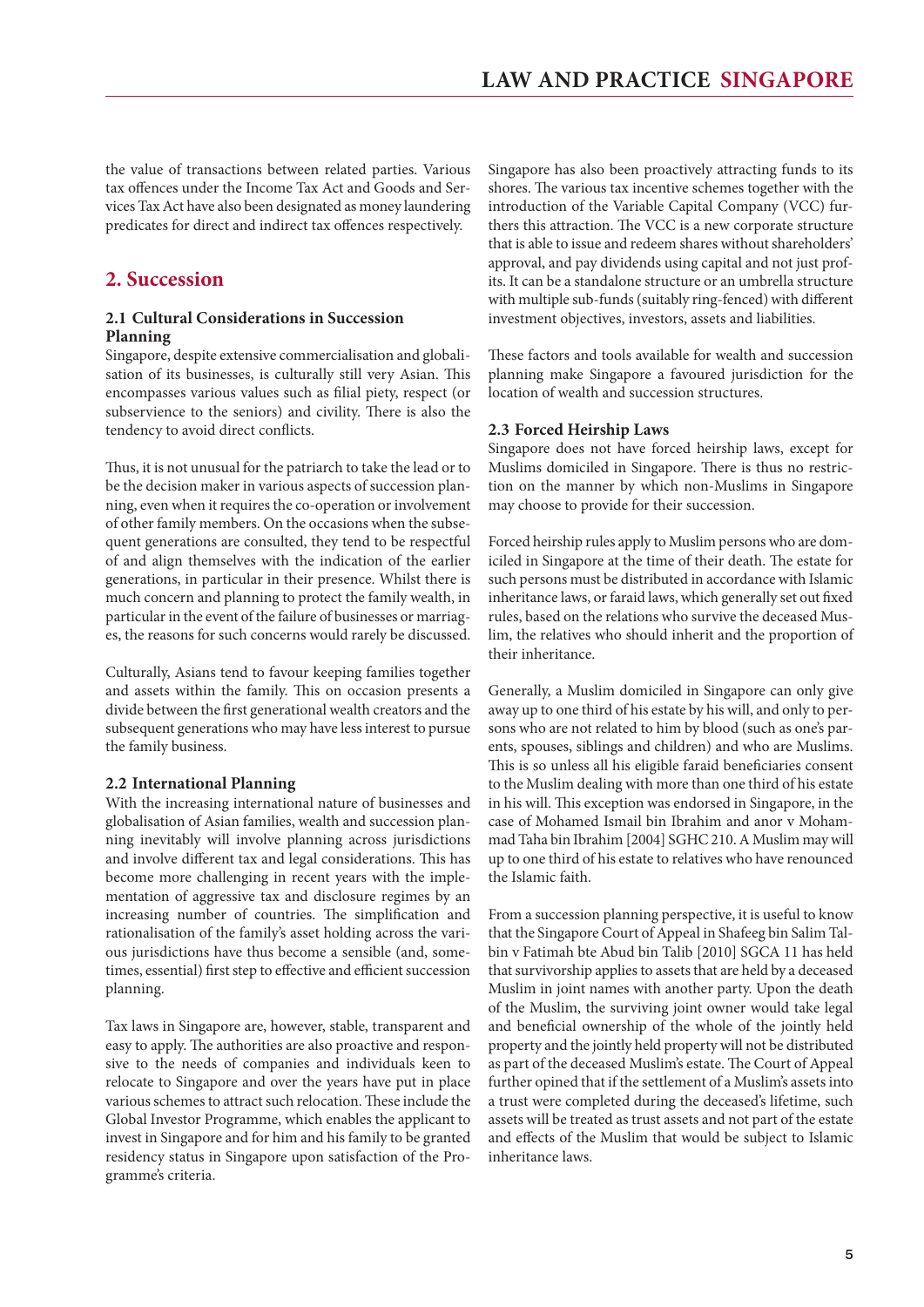<span id="page-5-0"></span>Singapore's trust law also has firewall provisions in relation to trusts set up in Singapore. Section 90(2) of the Trustees Act provides that no rule relating to inheritance or succession affects the validity of a trust or the transfer of any property to be held in trust if the person creating the trust or transferring the property had the capacity to do so under the law applicable in Singapore, the law of his domicile or nationality, or the proper law of the transfer.

#### **2.4 Marital Property**

In Singapore, the courts have repeatedly accepted 'deferred community of property' as the underlying philosophy of the law on the division of matrimonial assets (see NK v NL  $[2007]$  3SLR(R) 743 at  $[20]$ ). That is, during the marriage, a person may deal freely with assets under his or her own name without the consent of the spouse. It is only upon a breakdown of marriage that the courts would determine each party's entitlement to the pool of matrimonial assets.

Under the Women's Charter, only 'matrimonial assets' will be subject to division in the event of a breakdown of the marriage. Matrimonial assets are defined by Section 112(10) of the Women's Charter to be (i) any asset of any nature acquired during marriage by one or both parties and (ii) any asset acquired by a party before marriage that was ordinarily used or enjoyed by the family during the marriage or has been substantially improved during the marriage by one or both parties. Gifts and inheritance, whether received before or during the marriage, are not subject to division unless they were substantially improved during the marriage by one or both parties to the marriage. The matrimonial assets are divided between the parties based on parties' direct and indirect (including non-financial) contributions to the acquisition of the matrimonial assets.

However, in the event of a divorce, under Section 132 of the Women's Charter, the court has the power to set aside any disposition of assets within the three years preceding the divorce application, if it is satisfied that the disposition of the asset was made with the object to reduce the ability to pay maintenance or to deprive a spouse of any rights in relation to that property.

Prenuptial and postnuptial agreements can be and have been upheld by the Singapore courts. These agreements must first satisfy the basic requirements of a contract and the courts would look into the presence of any vitiating factors such as fraud, duress, unconscionability, misrepresentation or undue influence that may undermine the existence of an agreement. The courts will scrutinise the subject matter and terms of a prenuptial agreement. There is a presumption that any provisions relating to the children, whether relating to their custody or maintenance, are not enforceable unless they are in the best interest of the children. On the issues relating to maintenance of the wife and to the division of the assets, the court considers the provisions in the prenuptial agreement to be an aid to the courts. The courts will uphold the provisions in the prenuptial agreement if they are fair and just. The court will scrutinise postnuptial agreements against the provisions of the Women's Charter and will uphold the postnuptial agreement if the provisions are consistent with the principles in the Women's Charter.

Likewise, the Singapore courts have had occasion to consider the position as to assets held in trusts set up by a party, whether before or after marriage. The case precedents are clear that where a trust was properly set up before the marriage, the trust is likely to be upheld and the trust assets are not likely to be treated as matrimonial assets for division (see BG v BF [2007] 3 SLR(R) 233).

Where a trust is set up during the marriage, the court will take into account several factors in deciding whether to uphold the trust. One of the main touchstones is the degree of the party's retention of beneficial ownership and/or control over the settled assets. In Gaye Williams Nee Marks v Cary Donald Williams [1993] SGHC 190, while a trust was established by the husband for the benefit of his three sons, the husband had the power to direct the trustees to remove any beneficiary, as well as to add any beneficiary and the power to remove the trustees. The Singapore court was of the view that having regard to the extensive powers that the husband has, the trust should be disregarded and the husband was treated as the owner of the trust assets for the purpose of determining his financial ability to provide for his wife and children.

Where the court finds that the intention of the settlor spouse is to deprive the other spouse of the assets or a right to maintenance, or that the settlor spouse retained control and/or beneficial ownership of the trust assets, the trust is less likely to be upheld, or if upheld, the court nevertheless retains the right to notionally place the value of the trust assets back into the pool of matrimonial assets (see TQ v TR [2009] 2 SLR(R) 961). Where the beneficiaries of the trust are the children of the marriage, the Singapore courts, proceeding on the premise that both parents are under a legal obligation to provide for and maintain the children of the marriage, will be more likely to uphold the trust (see AQT v ATU [2009] 2 SLR(R) 961).

#### **2.5 Transfer of Property**

Generally, save as to stamp duties that apply only to the transfer of Singapore immovable properties or shares of Singapore-incorporated companies and shares of foreignincorporated companies that are registered in a Singapore branch register, the transfer of property in Singapore does not result in any tax implications on the transferor or the transferee. Singapore does not have capital gains tax. If, however, the transferor is perceived by the Singapore tax authorities to be a trader of the property that is being trans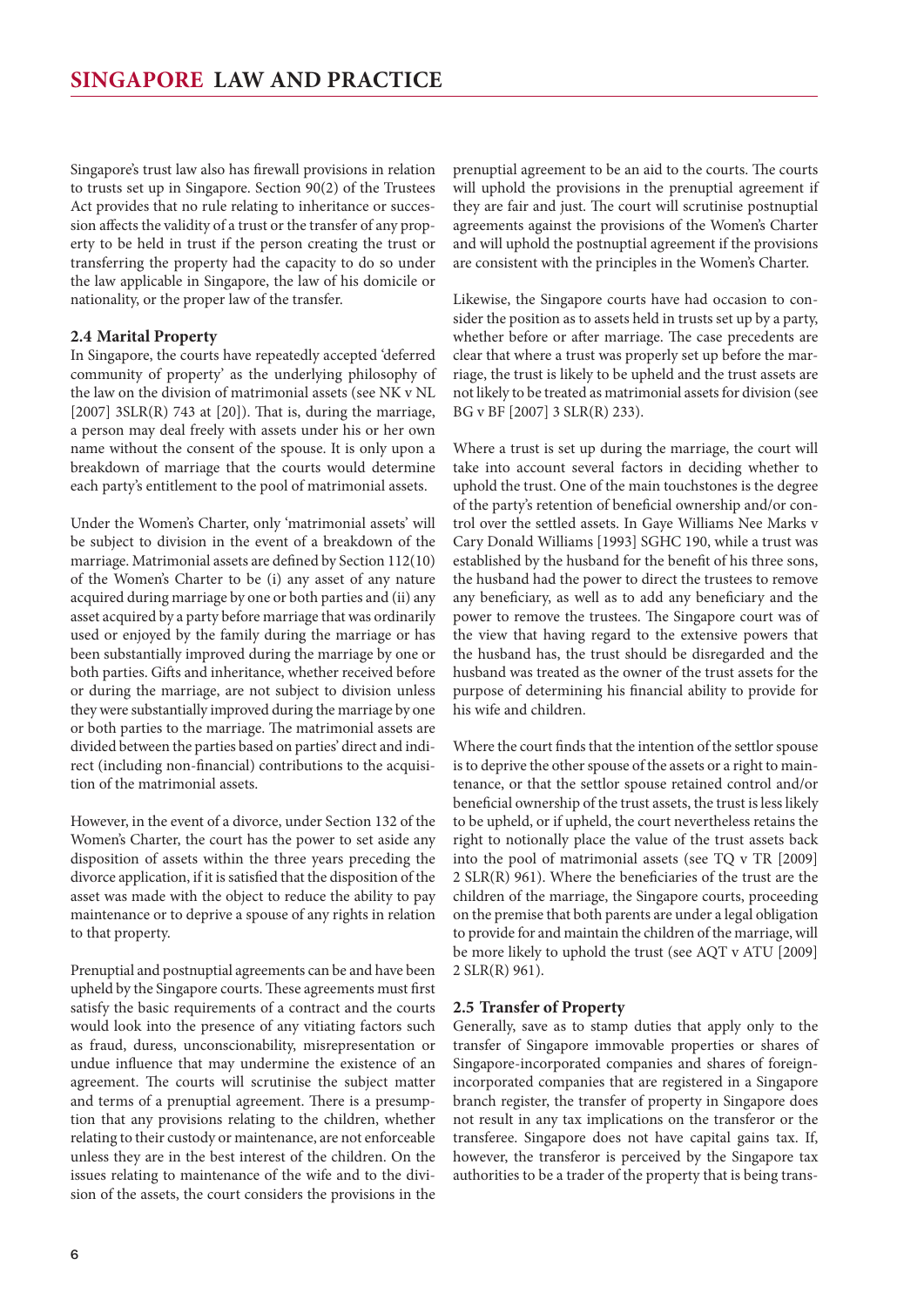<span id="page-6-0"></span>ferred, income tax may be levied on the profit made by the transferor in such a transfer.

Stamp duties are payable for the transfer of Singapore immovable properties, shares of Singapore-incorporated companies and shares of foreign-incorporated companies that are registered in a Singapore branch register, unless such property is transferred pursuant to a distribution under a will or the laws of intestacy, or is transferred to a spouse pursuant to an order of court made in divorce proceedings.

#### **2.6 Transfer of Assets: Vehicles and Planning Mechanisms**

For wealth and succession planning, assets may be transferred by way of gifts or inter vivos trusts during the person's lifetime or through the person's will upon his demise.

It is also common for transferors to rely on the presumption of survivorship in relation to jointly held assets. By placing assets in the joint names of the transferor and the transferee, a transferor may assert control and ownership of the asset in his lifetime, yet allow for such jointly held asset to be transferred to the survivor upon the transferor's demise. While simple, jointly held assets have given rise to substantial litigation in Singapore, as the operation of the presumption of survivorship is very much dependent on the intention of the parties.

#### **2.7 Transfer of Assets: Digital Assets**

In the recent Singapore International Commercial Court decision of B2C2 Ltd v Quoine Pte Ltd [2019] SGHC(I) 3, the first case dealing with cryptocurrency in Singapore, the litigant conceded that cryptocurrency is property that can be held in a trust. This was accepted by Justice Simon Thorley, QC, who noted that while cryptocurrencies are not legal tender in the sense of being a regulated currency issued by a government, they do have the fundamental characteristic of intangible property and fall within the classic definition of a property right as being "definable, identifiable by third parties, capable in its nature of assumption by third parties, and have some degree of permanence and stability."

This typifies the approach taken in relation to digital assets in Singapore: they are dealt with depending on whether they are IP rights, contractual rights or property rights. As such types of properties, digital assets can form the subject matter for wealth and succession planning and be dealt with accordingly. The transfer of digital assets does not usually attract stamp duties or transfer costs.

#### **3. Trusts, Foundations and Similar Entities**

#### **3.1 Types of Trusts, Foundations or Similar Entities**

The prevalent structure in tax, wealth or succession planning in Singapore is the trust. This can be revocable or irrevocable, discretionary or fixed interest, depending on the objectives to be achieved. Other structures are available in Singapore, including the company limited by guarantee (CLG), limited liability partnership and fund structures. CLGs have members (instead of shareholders) whose liability is limited to a fixed sum of money in the event the company is wound up; this structure tends to be used for charitable objects. Limited liability partnerships have a separate legal personality from their partners, whose liability is limited to their contributions; this structure is an option where the intention is to separate the legal ownership and economic ownership of investments or businesses.

Singapore does not have foundations in the civil law sense; that is, a legal structure (distinct from companies or trusts) that is created for specific purposes. The foundations that are set up in Singapore tend to be charitable structures (either a society or a company limited by guarantee). In accordance with guidelines from the Commissioner of Charities, only organisations that are self-funded by an individual, family or for-profit company to aid the organisation's intended charitable purposes or that are financed by an endowment for said organisation can have the word 'foundation' in their names.

#### **3.2 Recognition of Trusts**

Singapore's legal system is based on common law and recognises trusts. A valid trust requires certainty of intention to create the trust, certainty of objects and certainty of subjects. Singapore trusts have a perpetuity period of 100 years.

The validity and operation of the trust in Singapore is not affected by succession or forced heirship rules. Section 90(2) of the Trustees Act provides that no rule relating to inheritance or succession affects the validity of a trust or the transfer of any property to be held on trust if the person creating the trust or transferring the property had the capacity to do so under the law applicable in Singapore or the law of his domicile or nationality or the proper law of the transfer. In Shafeeg bin Salim Talbin v Fatimah bte Abud bin Talib [2010] SGCA 11, the Singapore Court of Appeal opined that if the settlement of a Muslim's assets into a trust was completed during the deceased's lifetime, such assets would be treated as trust assets and not part of the estate and effects of the Muslim that would be subject to Islamic inheritance laws. The Singapore trust thus presents a considerable advantage in the planning for individuals subject to forced heirship.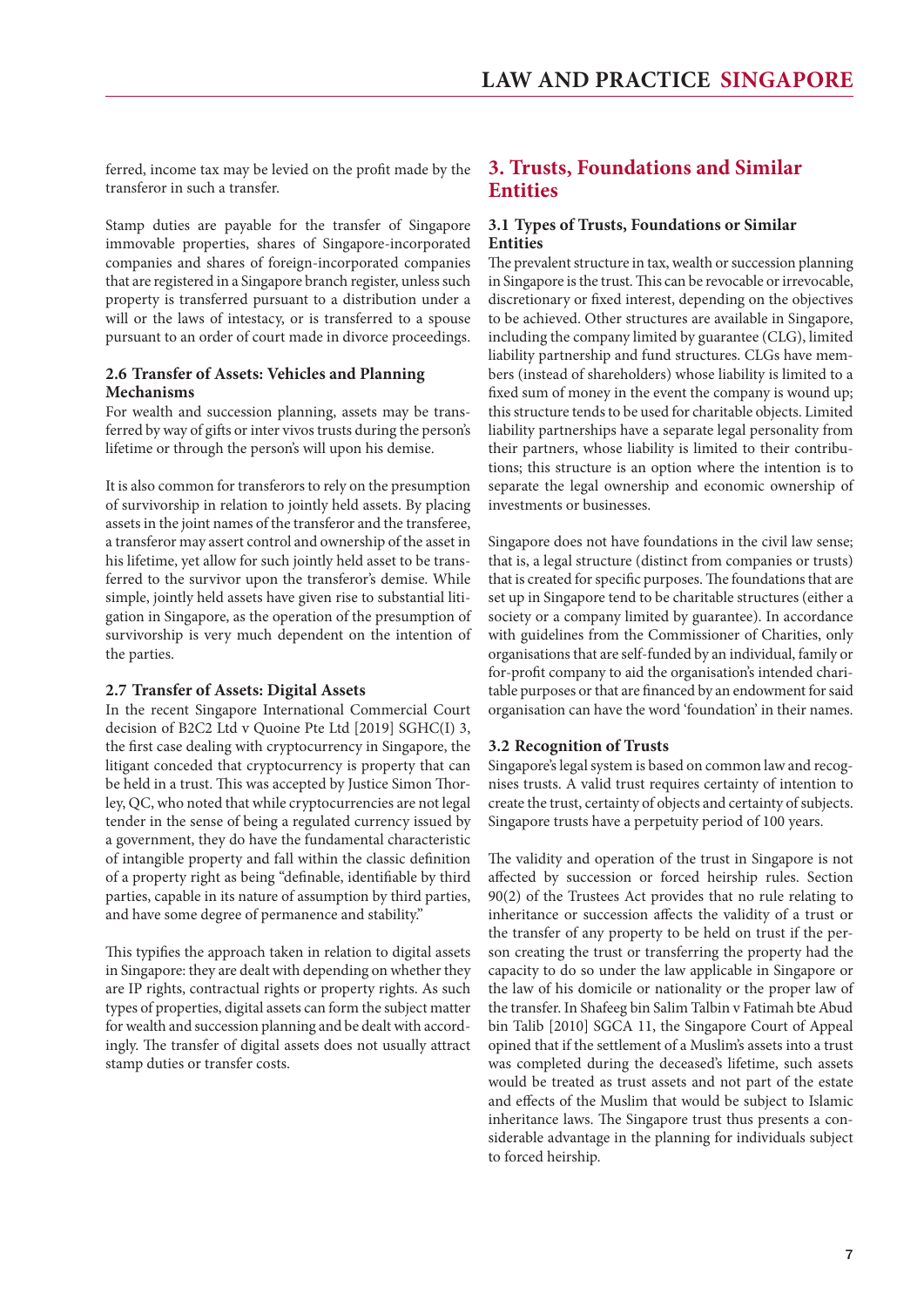<span id="page-7-0"></span>The Singapore trust is equally robust against a challenge in instances of breakdown of marriages. The case precedents are clear that where a trust was properly set up before the marriage, the trust is likely to be upheld and the trust assets are not likely to be treated as matrimonial assets for division (see BG v BF [2007] 3 SLR(R) 233).

Where a trust is set up during the marriage, the court will take into account several factors in deciding whether to uphold the trust. One of the main touchstones is the degree of the party's retention of beneficial ownership and/or control over the settled assets. Where the court finds that the intention of the settlor spouse is to deprive the other spouse of the assets or a right to maintenance, or that the settlor spouse retained control and/or beneficial ownership of the trust assets, the trust is less likely to be upheld, or if upheld, the court nevertheless retains the right to notionally place the value of the trust assets back into the pool of matrimonial assets (see TQ v TR [2009] 2 SLR(R) 961). Where the beneficiaries of the trust are the children of the marriage, the Singapore courts, proceeding on the premise that both parents are under a legal obligation to provide for and maintain the children of the marriage, will be more likely to uphold the trust (see AQT v ATU [2009] 2 SLR(R) 961).

Under Section 132 of the Women's Charter, the Singapore court has the power to set aside any disposition of assets made within three years preceding the application of the divorce, if the object of such disposition is to either reduce that party's means to pay maintenance or deprive the spouse of any rights in relation to the property. Such disposition would include any settlement into a trust.

#### **3.3 Tax Considerations: Fiduciary or Beneficiary Designation**

Singapore does not have capital gains or gift taxes and levies income tax on income accrued in or derived from Singapore, or received in Singapore from outside Singapore. There are no specific tax implications that arise solely from a Singapore citizen being a fiduciary or a beneficiary, whether of a Singapore trust or a foreign trust. A fiduciary, if he receives income from such capacity, will be subject to income tax, no different from other forms of income. This applies even if the settlor or donor of the trust, or beneficiary, is also the fiduciary.

A trust can be granted tax transparency, depending on the type of income received by the trust and the tax residency of the beneficiaries. If income tax has been imposed on the trust, distributions by the trustee will be regarded as capital and not subject to further Singapore income tax in the hands of the beneficiaries. If, however, a trust has been granted tax transparency, the distributions received by the beneficiaries from the trust may be subject to Singapore income tax, unless this is specifically exempted.

#### **3.4 Exercising Control over Irrevocable Planning Vehicles**

Section 90(5) of the Trustees Act specifically provides that a trust or settlement is not invalid "by reason only of the person creating the trust or making the settlement reserving to himself any or all powers of investment or asset management functions under the trust or settlement." There is thus no objection to the settlor exercising control over the investment or management of the trust assets.

However, issues arise where the control of the settlor extends beyond the investment or management of the trust assets, and into, for instance, the removal and appointment of trustees and/or the addition and removal of beneficiaries. In Gaye Williams Nee Marks v Cary Donald Williams [1993] SGHC 190, the Singapore High Court disregarded the trust where the settlor had the power to remove and appoint trustees, as well as to add and remove beneficiaries. In Chng Bee Kheng and another v Chng Eng Chye [2013] 2 SLR 715, the Singapore court was of the view that where the settlor and the trustee had the common intention to mislead, the trust may be a sham trust.

#### **4. Family Business Planning**

#### **4.1 Asset Protection**

Until recently, a common manner of asset protection was the incorporation of SPVs (such as limited liability companies) to hold assets that the family intends to protect. With the various shareholder litigation involving such family companies, it is clear that this is not ideal. The shareholding in these companies tends to be fragmented with each generation of succession, and the supremacy of the rights of shareholders exposes the structure to court litigation either for shareholder oppression or liquidation of the company. The structure also lacks the confidentiality that families crave.

The awareness of these shortcomings of using the corporate structure for asset protection has led to the acceptance and the popularity of the trust structure as a method for asset protection; in particular, the discretionary trust. The trust structure can be used to allow for consolidation of wealth, business continuity and yet allow for the distribution of economic benefits. In Singapore, it is effective planning for succession and can overcome the application of forced heirship rules. It is also robust against challenges in divorce proceedings and creditor claims.

#### **4.2 Succession Planning**

The prevalent objectives for succession planning in Singapore include asset protection, the seamless transmission of wealth over generations, continuity of the family business and minimising family conflicts. The structure that is used for succession planning would naturally depend on the objectives and circumstances of the patriarch and/or the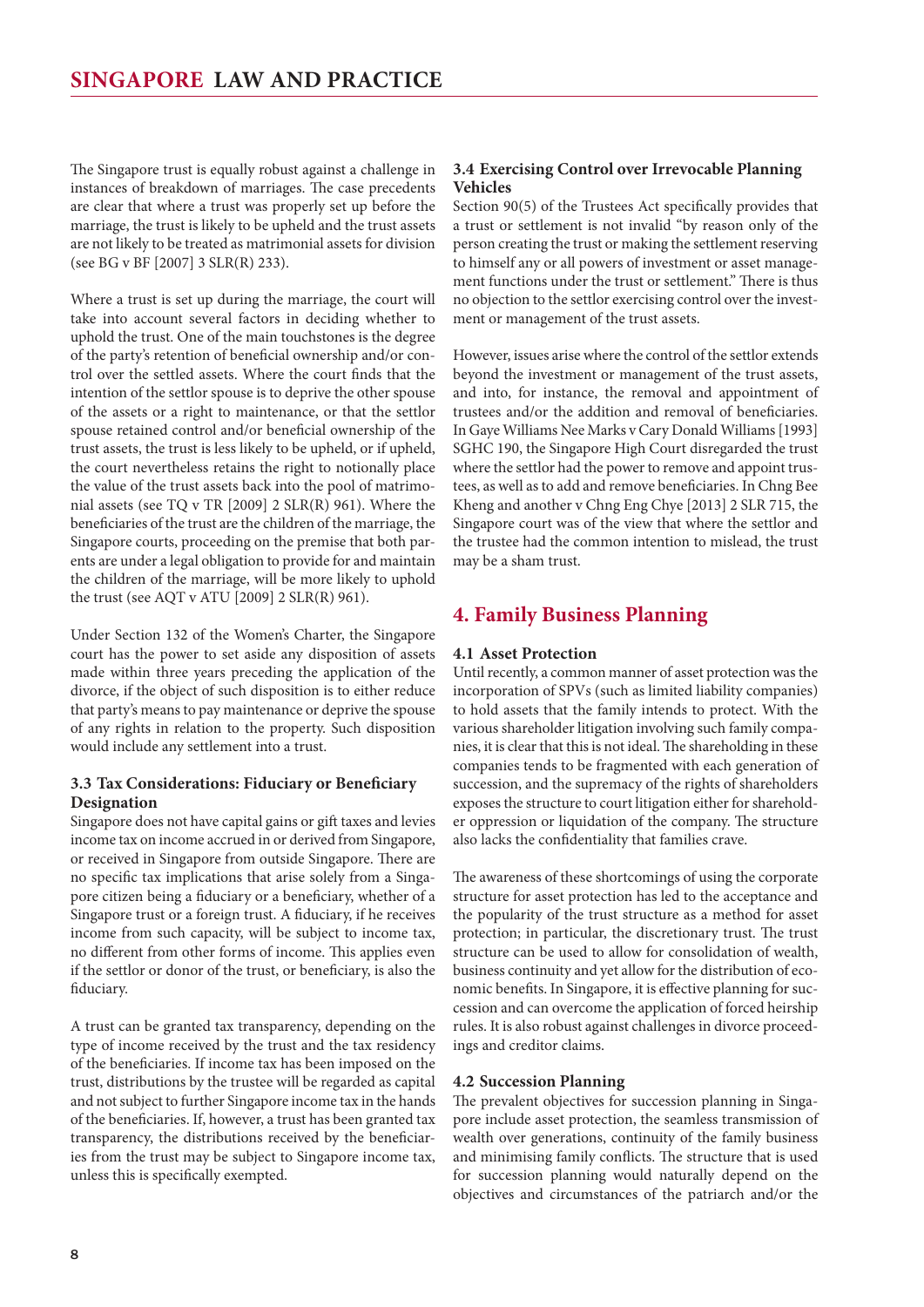<span id="page-8-0"></span>family. The discretionary trust is a commonly used structure in this regard.

The trust structure allows for consolidation of wealth as well as the distribution of economic benefits. This provides a balance that is much sought after in Singapore and in the Asian region. For high net worth families in Asia who built their wealth in the current generation, a priority is the continuity of the family business. The trust allows the family business and wealth to be consolidated to generate income for current and future generations, and for management to remain with the professional managers or capable members of the family.

The trust structure is also modular and can be integrated with other structures that may be required by the family or to achieve tax efficiency. Frequently the trust structure is used with the family's own private trust company, a family office, an investment entity or a philanthropic arm. The structure can also be made tax efficient by utilising the tax incentives such as those under Sections 13Q or 13X of the Income Tax Act.

Increasingly, there is also interest in a family charter or family constitution that sets out the values of the family, the thinking and wishes of the patriarch and/or the family in the succession structure. Such charter or constitution is usually not a legally binding document, the intention being only to inform and persuade the future generations as to the rationale of the succession structure. To the extent, however, that such document provides for dispute resolution mechanisms, these should be made legally binding to achieve the intended effect.

#### **4.3 Transfer of Partial Interest**

Where there is a transfer of interest, the fair market value is used to ascertain what the value of that interest is for the purposes of determining the applicable tax. There is no market practice as to whether and what, if any, is the discount that would be made against the fair market value where the transfer is only of a partial interest in the asset (eg, a minority stake in a company or a half interest in a real property). For valuation purposes, the fact that the transfer is of a partial interest can be noted without any adjustments to the fair market value. In most instances, the adjustment would be a matter of negotiation between the parties.

#### **5. Wealth Disputes**

#### **5.1 Trends Driving Disputes**

Whilst wealth disputes invariably arise from unhappiness between family members, the form that they take in court is highly varied. A number of cases in Singapore have arisen from the context in which the trusts were set up. For instance, in the case of Re BKR [2015] 4 SLR 81, the dispute was between the children of the settlor, as to whether the settlor had the mental capacity to set up the trust. In the case of Chee Mu Lin Muriel v Chee Ka Lin Caroline [2014] 4 SLR 373, the dispute was between the children of the testatrix, as to whether she had the requisite mental capacity when she executed her will. In the case of Kuntjoro Wibawa v Harianty Wibawa and others [2016] SGHC 109, the dispute was between the settlor and her son and as to whether the assets that the settlor settled into the trust belonged to her.

There have been relatively few disputes arising from professionally set up or administered trusts. There are disputes over family wealth related to the validity or the interpretation of wills, or whether assets were being held in constructive or resulting trusts. While cases involving discretionary trusts have begun to surface over the last five to six years, the trust law issues in these cases mostly arise from estate administration (eg, Chng Bee Kheng and another v Chng Eng Chye [2013] 2 SLR 715, which concerned estate property allegedly held in a sham trust) or testamentary trusts (Lakshmi Pratapai Bhojwani v Moti Harkishindas Bhojwani [2019] 3 SLR 356, which concerned an executor and trustee's duty to the beneficiaries).

#### **5.2 Mechanism for Compensation**

The remedies available to the aggrieved party in wealth disputes are dependent on the cause of action that the aggrieved party relies on for his claim. In addition to the contractual or tortious claims that sound mainly in damages to compensate the aggrieved party for his loss, claims in equity may provide other remedies to the aggrieved party, such as the ability to require a fiduciary to account for profits and tracing of trust assets to their current forms.

#### **6. Roles and Responsibilities of Fiduciaries**

#### **6.1 Prevalence of Corporate Fiduciaries**

There are presently 58 corporate fiduciaries (ie, professional trustees) that are licensed in Singapore. While they are subject to the same standard of conduct as individual trustees, the use of corporate fiduciaries is becoming increasingly more popular in the succession and wealth-planning arena. High net worth individuals take comfort in the fact that corporate fiduciaries are licensed by the Monetary Authority of Singapore (MAS) and are subject to the supervision and audit of the MAS.

#### **6.2 Fiduciary Liabilities**

As is the case generally with corporations, it is not possible to pierce the veil of a trust to hold the fiduciary personally liable for the liability of the trust, unless the trust is merely a device, façade or sham intended to give third parties or the court an appearance of creating legal rights and obligations between the parties that are different from the actual rights and obligations that the parties intended to create; see, for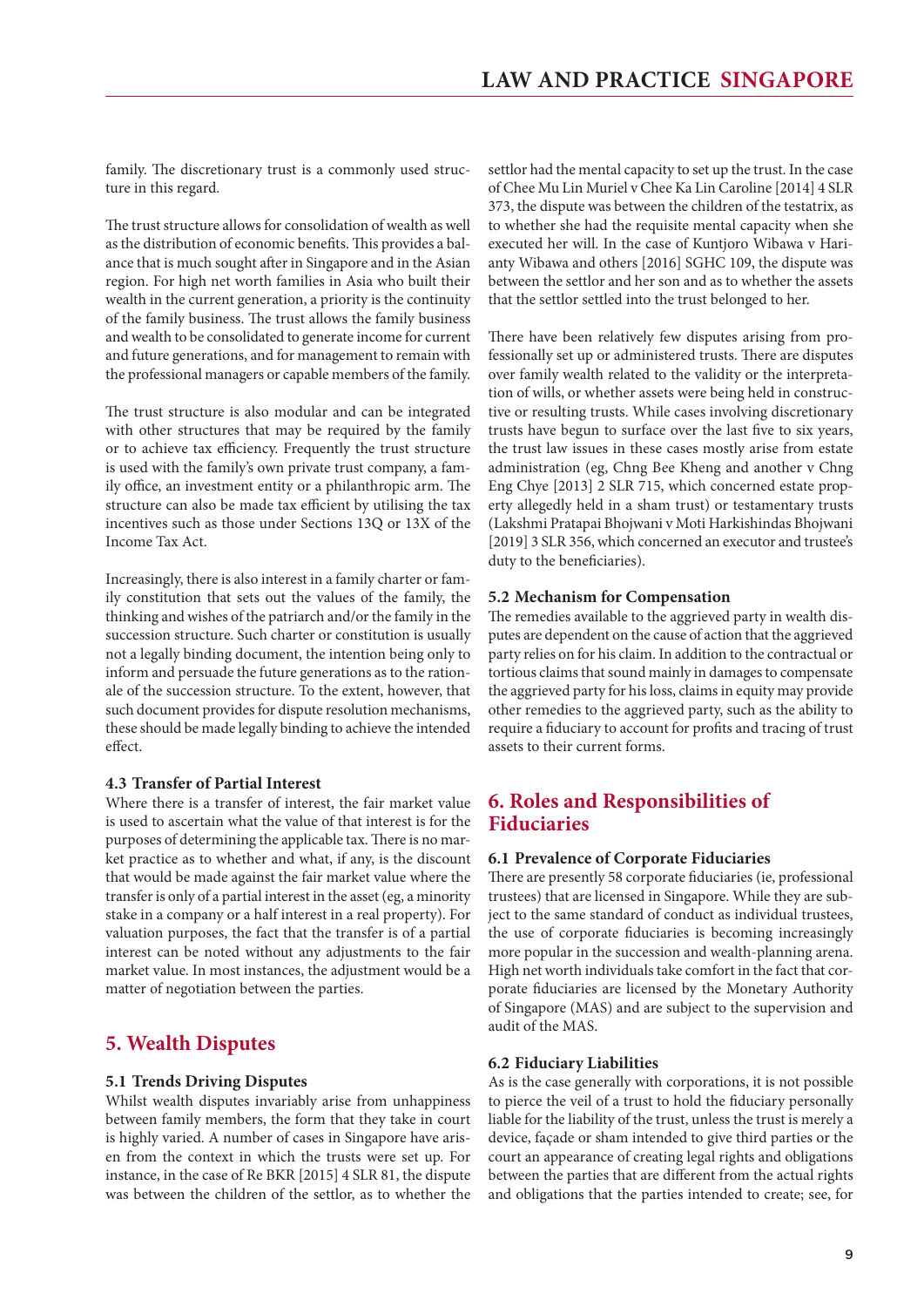<span id="page-9-0"></span>example, Gaye Williams Nee Marks v Cary Donald Williams [1993] SGHC 190.

The case of Chng Bee Kheng v Chng Eng Chye [2013] 2 SLR 715 specifically addressed the issue of sham trusts. In Chng Bee Kheng, the executrices and trustees of a deceased woman claimed that the deceased's son was holding a property in trust for the deceased pursuant to a trust deed. In response, the son claimed that the trust deed was a sham for the purposes of creditor protection. The High Court, in finding that the trust was not a sham trust, considered that the crux of the sham concept was a subjective "common intention to mislead" on the part of both the settlor and the trustee.

The Trustees Act also contains several protections and indemnities for trustees, including protection against liability and an implied indemnity that a trustee is only chargeable for money and securities actually received by him and accountable only for his own acts, receipts, neglects or defaults. The Court of Appeal in Rajabali Jumabhoy and others v Ameerali R Jumabhoy and others [1998] 2 SLR(R) 434 held that an exculpatory clause in the settlement operated to relieve a trustee of liability for loss where no dishonesty was involved, although it noted that the extent of an exemption clause would "depend very much on the precise wording and ambit of the exemption clause itself." The Court of Appeal also noted that even if the exculpatory clause did not apply, the court retained a residuary discretion under Section 63 of the Trustees Act to relieve a trustee from liability where he has acted "honestly and reasonably, and ought fairly to be excused for the breach of trust."

Under Section 27 of the Trustees Act, a trustee may delegate some or all of his powers and discretions by way of a power of attorney. However, Section 27(6) of the Trustees Act provides that despite such delegation, the trustee shall be liable for the acts or defaults of the donee in the same manner as if they were the acts or defaults of the trustee.

'Anti-Bartlett' clauses, which are common in commercial trust deeds, have not been tested in Singapore courts, although they have been held to be effective in other jurisdictions. In essence, an anti-Bartlett clause negates any duty on the part of the trustee to enquire into or interfere in the conduct or management of the company owned or held by the trust unless the trustees are aware of circumstances that call for enquiry. These clauses are typically inserted into trust instruments to provide trustees with a degree of comfort when the trust assets included shares in operating businesses or trading companies.

In Zhang Hong Li v DBS Bank [2018] HKCA 435 (currently under appeal to the Final Court of Appeal in Hong Kong), the Hong Kong Court of Appeal was of the view that notwithstanding the presence of anti-Bartlett clauses, the trustee has a residual high-level supervisory role or obligation in respect of such underlying operating businesses or trading companies, which such clauses do not exclude. In the context of investment activities undertaken by the investment holding company under the trust, the Hong Kong Court of Appeal held that such residual supervisory role or obligation includes "ensur(ing) that the value of the trust fund is subject to appropriate controls, reviews, investment expertise and management."

#### **6.3 Fiduciary Regulation**

Section 3A of the Trustees Act prescribes a statutory duty of care for trustees when exercising their powers. Generally, a trustee must exercise such care and skill as is reasonable in the circumstances taking into account any special knowledge or experience that he has or holds himself out as having, and if he acts as trustee in the course of a business or profession, to any special knowledge or experience that may reasonably be expected of a person acting in the course of that kind of business or profession.

Additionally, the trustees are subject to the usual common law duty to act in good faith, not to act in conflict of the trust's interest and to exercise their rights and powers in good faith for the benefit of the beneficiaries of the trust.

#### **6.4 Fiduciary Investment**

Under the Trustees Act, the trustee is required to have regard to the 'standard investment criteria', which requires the trustee to take into account the suitability of the investment or other investments for the trust and the need for diversification as is appropriate to the circumstances for the trust.

The trustee is also required to obtain and consider proper advice before making the investment or when reviewing the trust investments. The trustee should obtain and consider proper advice from a person whom the trustee believes to be reasonably qualified to provide such advice by his ability or experience of financial or other matters relating to the trust, unless the trustee reasonably concludes that it is not necessary or appropriate.

These criteria also apply to trust investments that do not yield any income.

Trusts in Singapore may hold, run and manage active businesses (and indeed this is commonly a need of high net worth families with their own family businesses). However, there are few, if any, corporate fiduciaries who will accept active businesses as part of the trust assets. Their consideration lies in their ability to run, manage or even understand such active businesses, and the reputational risks related to the management of these active businesses.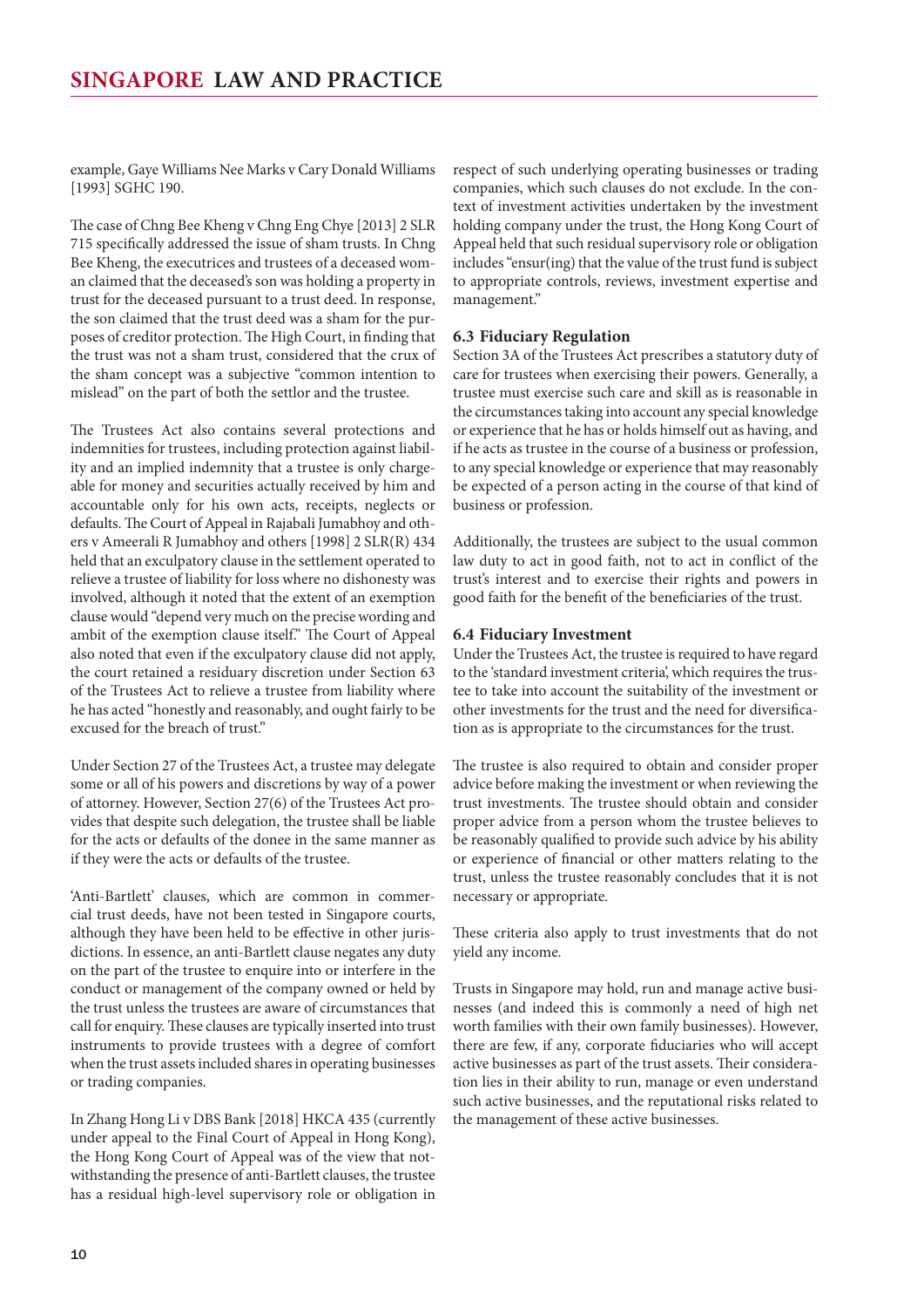#### <span id="page-10-0"></span>**7. Citizenship**

#### **7.1 Requirements for Domicile, Residency and Citizenship**

The concept of domicile under Singapore law is based on the traditional concept of domicile under English law (see Peters Roger May v Pinder Lillian Gek Lian [2009] 3 SLR(3) 765). The Singapore court recognises the domicile of origin (the country of that person's birth) and the domicile of choice (the country that that person determines to be his permanent home and/or home for an indefinite period).

The basic eligibility criterion to obtain a Singapore citizenship is for the applicant to have been a permanent resident for a minimum amount of time. This is two years for an adult and three years for a student. The award of the Singapore citizenship is entirely discretionary and factors that would be considered include the amount of time that the applicant spent in Singapore as a permanent resident, the applicant's good character and law-abiding nature, the applicant's social and financial 'investment' in Singapore that evidences his intention to stay in Singapore for the long term, and the applicant's ability to be an asset to Singapore.

Dual citizenship is not allowed in Singapore and successful applicants are required to renounce their foreign citizenship before attaining Singapore citizenship.

Generally, the spouse or unmarried minor-child of a Singapore citizen or permanent resident, or an aged parent of a Singapore citizen may apply to become a permanent resident. There are also schemes that allow the holders of certain employment and work passes in Singapore and students in Singapore to apply to be permanent residents.

Additionally, applicants may also apply to be permanent residents under the following schemes. The first is the Global Investor Programme (GIP) administered by the Economic Development Board (EDB). Under this Programme, the applicant may invest at least SGD2.5 million in a business in Singapore in certain industries identified in the Programme or a GIP-approved fund and upon compliance with the requirements of the Programme, permanent residence status will be granted to the applicant, his spouse and children who are minors. Of much interest under this Programme is the Family Office option, which allows the applicant's family office (with assets under management of at least SGD200 million) in Singapore to be a qualifying business under the Programme. The second is the Foreign Artistic Talent scheme, which is administered by the National Arts Council. This Scheme allows recognised international arts professionals who have made significant contributions to Singapore's arts and cultural scene to apply and be granted permanent residence in Singapore.

#### **7.2 Expeditious Citizenship**

There are no specific expeditious means of obtaining citizenship in Singapore.

#### **8. Planning for Minors, Adults with Disabilities and Elders**

#### **8.1 Special Planning Mechanisms**

The Mental Capacity Act allows a person who has mental capacity to execute a lasting power of attorney to appoint donees who would be authorised to make decisions for him in respect of his personal welfare and/or his property and affairs, in the event that he should lose his mental capacity. This allows a person to plan for what he wishes to be done and by whom in the event that he should lose his mental capacity.

For those who are mentally incapable, the Mental Capacity Act allows relatives or persons with interest to apply to court to be appointed as deputies to act on their behalf. On 1 September 2018, to address the concerns of elderly singles or childless elderly couples, who might not have family members or close friends to act as proxy decision makers, the categories of persons who can be donees and deputies was extended to Professional Deputies and Donees (who can be lawyers, doctors, accountants, allied health professionals, nurses and social workers).

Such vulnerable persons are also typically provided for through trusts set up for their benefit by their loved ones. The Special Needs Trust Company (SNTC) is a non-profit trust company that provides heavily subsidised trust services for persons with special needs.

#### **8.2 Appointment of Guardian**

A child's parents are the natural guardians of the child and have rights to make decisions relating to the child so long as the child is a minor. No application to court is necessary even if the child has disabilities, whether mental or physical.

Under Section 7 of the Guardianship of Infants Act (GIA), the father or mother of a minor may by deed or will appoint any person to be the guardian of the minor after his or her death. This appointment does not require a court application. In other instances, a person may apply to the court under the GIA to be appointed as the guardian of a minor. The court may also exercise its powers to remove any existing guardian and to appoint another guardian in their place. While guardianship does not normally require ongoing court supervision, all guardians must generally act in the best interests of the minor.

Once, however, a child reaches the age of majority (that is, above the age of 21 years), the parent no longer has decisionmaking rights for the child. In such circumstances and where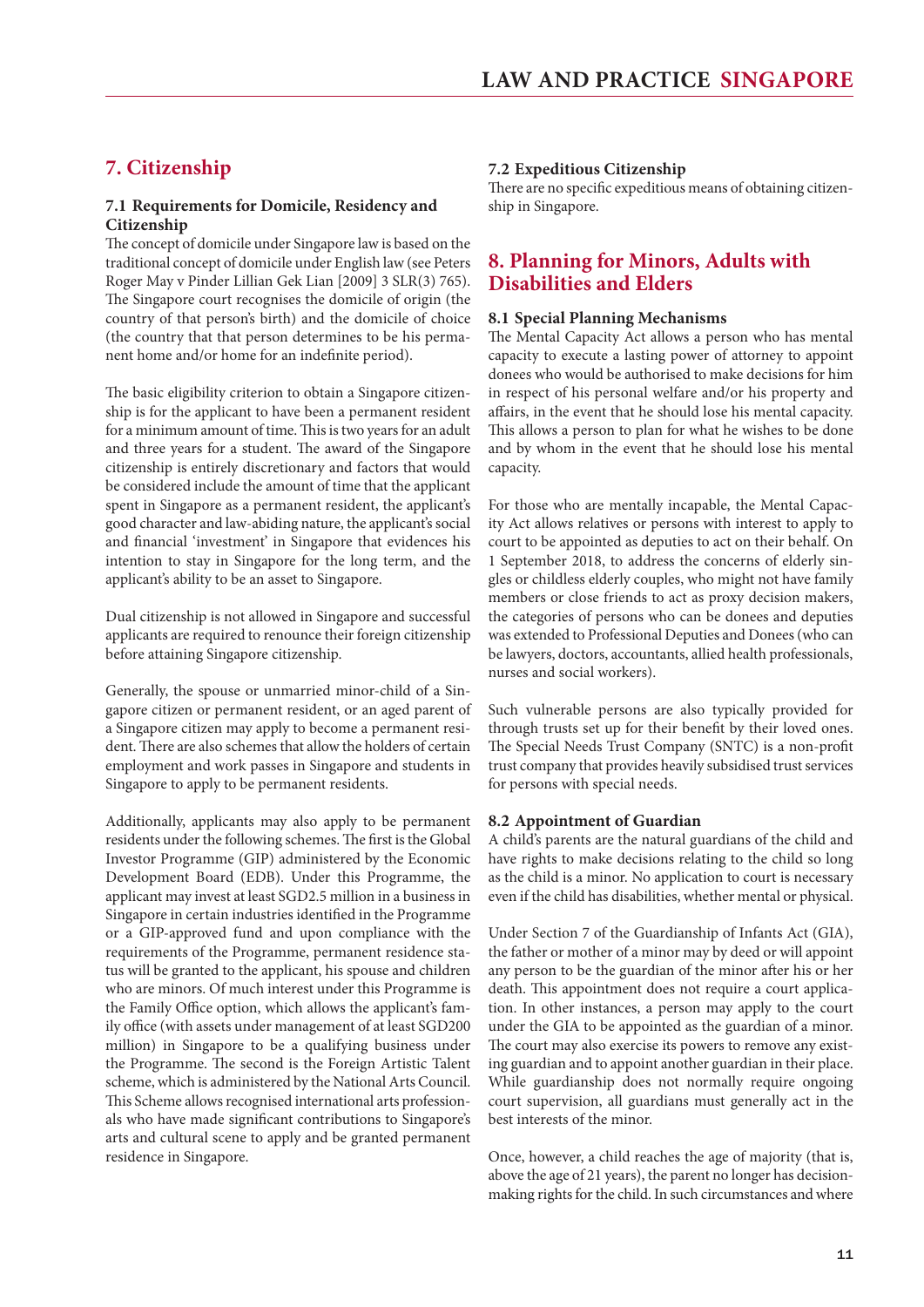<span id="page-11-0"></span>the child is mentally incapable, the parent will need to apply to court to be appointed as deputy for their adult-child in order that they can continue to make decisions for that child.

#### **8.3 Elder Law**

With the implementation of the Mental Capacity Act in 2008, there was increasing awareness as to the vulnerability of aged persons to mistreatment and manipulation. The Vulnerable Adults Act came into force on 19 December 2018 and is intended to safeguard adults who, because of mental or physical infirmity, disability or incapacity, are incapable of protecting themselves from abuse, neglect and self-neglect. The Act provides for enhanced powers of intervention where it comes to vulnerable adults, including powers to enter their homes and investigate suspected abuse, neglect or self-neglect, powers to make alternative care arrangements for vulnerable adults in order to protect them from potential abusers and powers to impose enhanced penalties for offences against vulnerable adults.

The awareness surrounding mental capacity has also prompted high net worth individuals in their wealth planning not only to consider the succession of their wealth in the event of their death, but also to make provision for their own care in the event of their infirmity or incapacity. In this respect, the lasting power of attorney and the setting up of a reserve trust to provide for themselves are common solutions.

#### **9. Planning for Non-Traditional Families**

#### **9.1 Children**

Children born out of wedlock are considered illegitimate, although they are legitimated by the subsequent marriage of their natural parents. Until they are so legitimated, they would have no right to inherit from their father in the event that he should die intestate. They would only be entitled to inherit from their biological mother if the biological mother has no surviving legitimate children.

Adopted children are deemed under the Adoption of Children Act to be legitimate children of their legal (adoptive) parents, and in the case of intestacy, will be entitled to their estate as if they were born to their adoptive parents in lawful wedlock. As the adoption legally severs all ties between the adopted children and their natural parents, they will have no right to inherit from their natural parents in the event that the natural parents should die intestate.

In Singapore, whilst surrogacy is not unlawful per se, commercial surrogacy is not allowed under the guidelines issued by the Ministry of Health that prohibit assisted-reproduction clinics from providing surrogacy services. In the recent landmark case of UKM v Attorney-General [2019] 3 SLR 874, the High Court allowed a gay man's appeal in relation to an adoption application for his son who was conceived via gestational surrogacy overseas on the basis that the adoption order would be in the child's welfare as it improves the child's chances of acquiring Singapore citizenship or long-term residence in Singapore, and thereby enhances his prospects of remaining here with his current caregivers.

Subsequent to UKM, the Ministry of Social and Family Development stated that it would review adoption laws and look into the issue of surrogacy. Parents who intend to adopt children conceived through surrogacy overseas will have their applications assessed on a case-by-case basis. To date, the courts have granted the adoption of children to ten married couples (out of 14 applicants) who used surrogacy because of infertility issues.

#### **9.2 Same-Sex Marriage**

Same-sex marriages are not recognised in Singapore and Section 12(1) of the Women's Charter expressly provides that a marriage whether solemnised in Singapore or elsewhere between persons who at the date of the marriage are not respectively male and female is void. Parties to such a marriage thus do not have rights as spouses in the event of a breakdown of the relationship and in the event of the demise of the other party.

A marriage between a person who has undergone a sex reassignment procedure and a member of the opposite sex is valid.

There are no laws recognising domestic partnerships in Singapore.

#### **10. Charitable Planning**

#### **10.1 Charitable Giving**

There are several tax incentives that have been put in place in Singapore to encourage charitable giving. Until 31 December 2021, donors to charities that are designated as institutions of public character or qualifying grant-making philanthropic organisations are entitled to a 250% tax deduction of the amount of their donation. Where the tax deduction exceeds the income for the year, the donor is entitled to utilise the remaining tax deductions in the next five years.

Donations of immovable properties and shares to approved institutions of public character are also exempted from stamp duties.

All charities registered in Singapore and charities exempt from registration enjoy automatic tax exemption. For properties that are used exclusively for charitable purposes, property tax may also be exempt in full or in part.